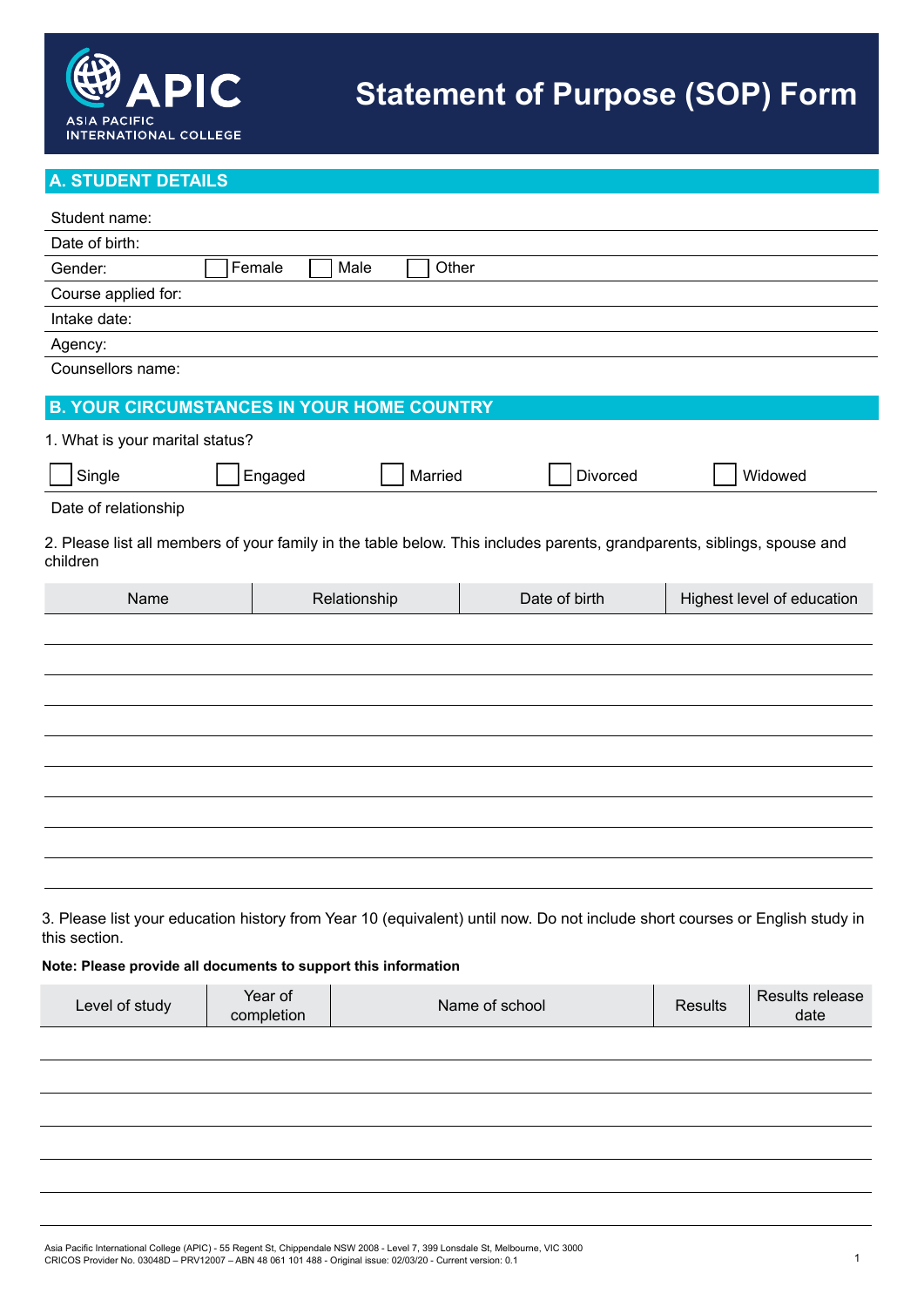

4. Please list your activities since you completed your studies. This can be anything you have been doing since you finished studying other than working. If you do not have any information to provide here, write NA in the first field.

| Activity | Start | Finish |
|----------|-------|--------|
|          |       |        |
|          |       |        |
|          |       |        |
|          |       |        |

5. If you have been working, please list your work history below. If you do not have any information to provide here, write NA in the first field.

**Note: You may be asked to provide genuine supporting documents. If you cannot provide supporting documents, do not list employment here.**

| Company | Start date | End date | Role | Salary |
|---------|------------|----------|------|--------|
|         |            |          |      |        |
|         |            |          |      |        |
|         |            |          |      |        |
|         |            |          |      |        |
|         |            |          |      |        |
|         |            |          |      |        |

6. If you have gaps of more than 12 months, what have you been doing?

**Note: This question should only be answered if there are gaps of more than 12 months after answering questions 3, 4 and 5. If no, write NA**

7. When did you decide to undertake further study?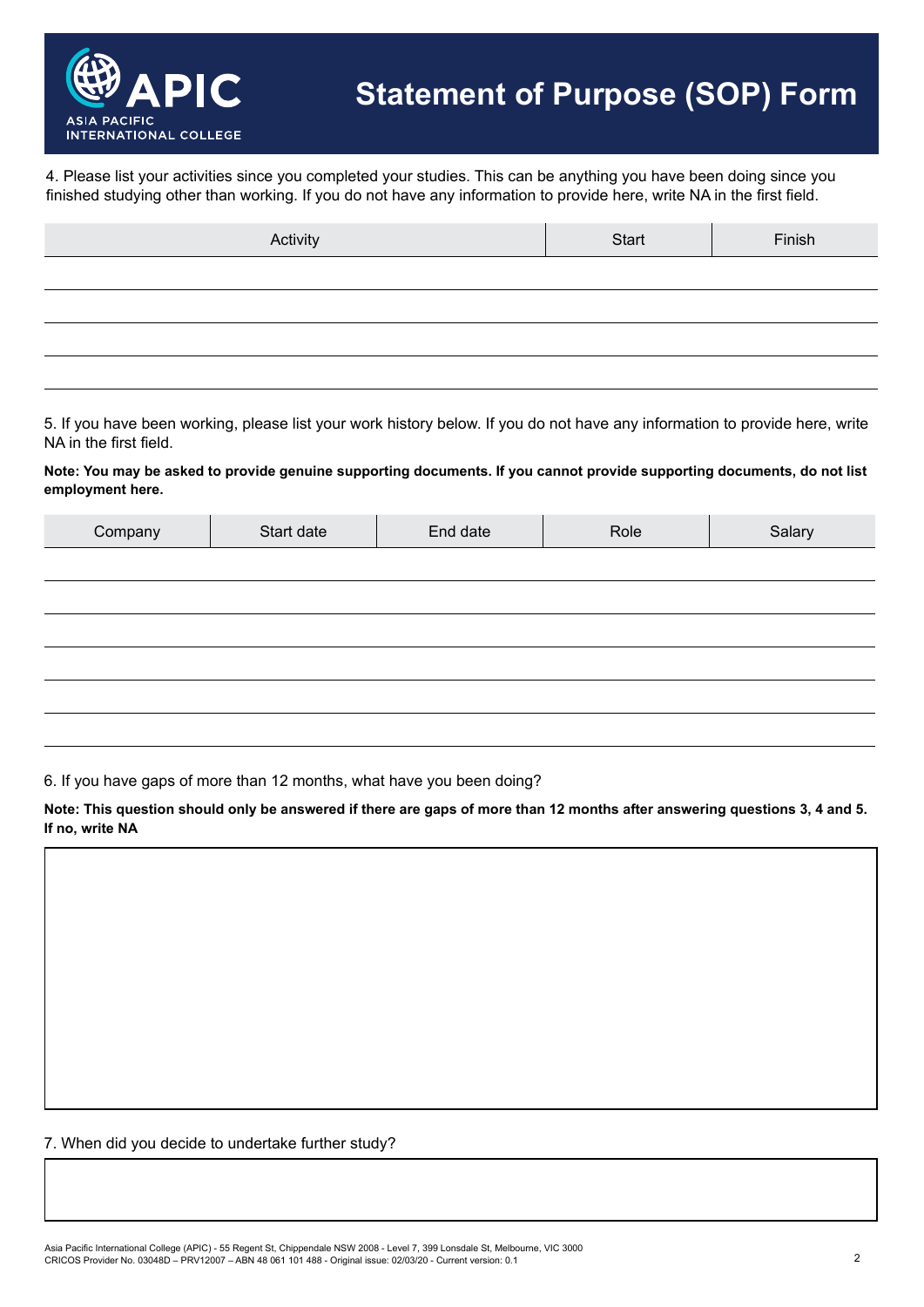

8. Why did you decide to undertake further study?

9. How did you research your study options in your home country?

10. What did you learn about your study options in your home country?

11. Why did you decide not to study in your home country?

12. What are your ties to your home country? Please include any family, financial or community ties in this answer.

13. Do you have military service commitments?  $\begin{array}{|c|c|c|c|c|c|c|c|c|} \hline \end{array}$  NO 14. Do you have any criminal history?  $\blacksquare$  | YES | | NO

# **C. YOUR POTENTIAL CIRCUMSTANCES IN AUSTRALIA**

15. If you are married, what will your spouse do while you are in Australia? If you do not have any information to provide here, write NA.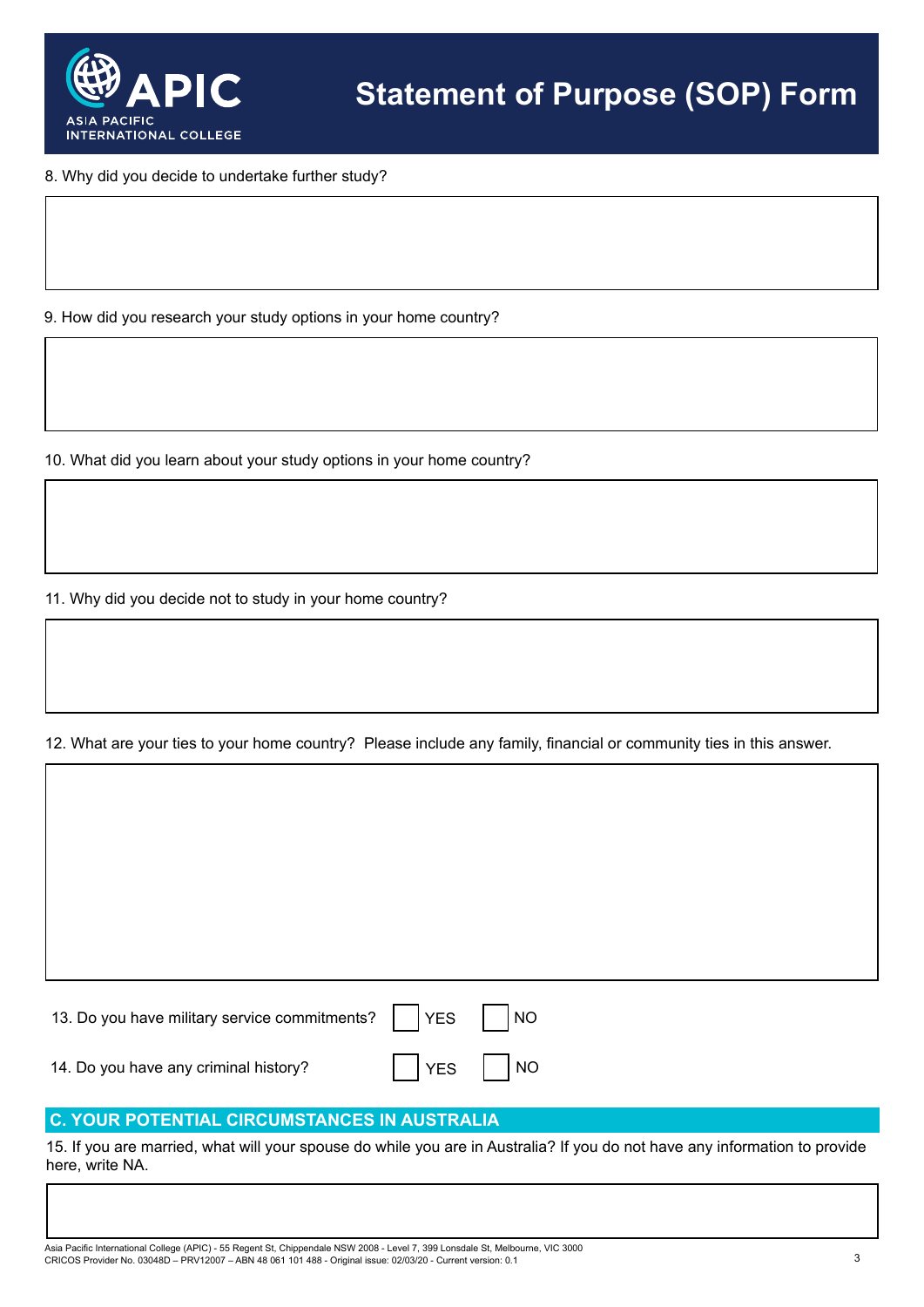

16. If you have children, what will they do while you are in Australia? If you do not have any information to provide here, write NA

17. Other than Australia, what countries did you research before you decided to study in Australia?

| Country: |  |
|----------|--|
| Country: |  |
| Country: |  |
| Country: |  |
|          |  |

18. How did you research these countries?

19. What did you learn about these countries?

20. How did you research Australia?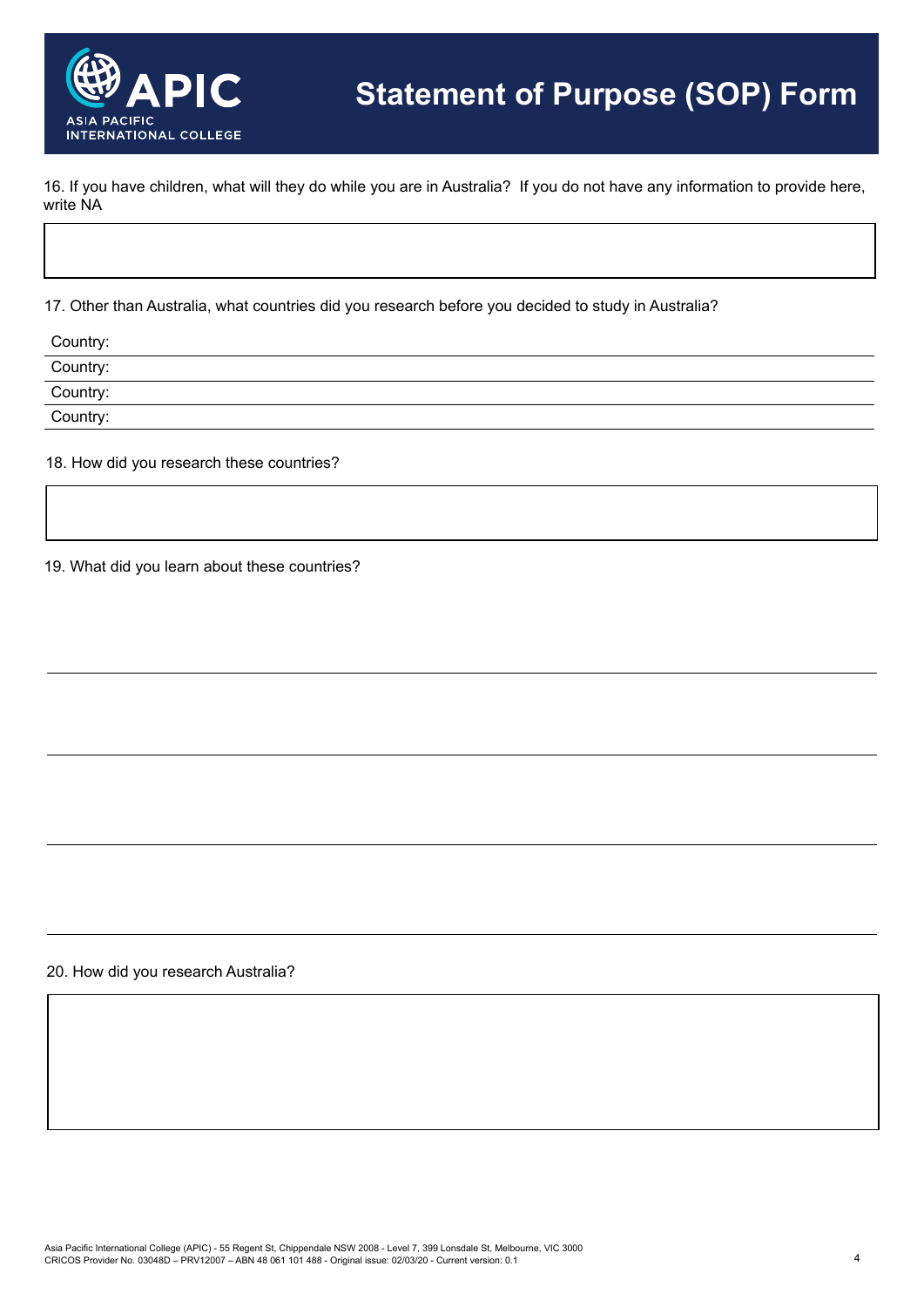

### 21. What did you learn about Australia during your research?

### 22. Why did you choose Australia?

### 23. Which providers did you apply to in Australia?

| Provider | Course name | Did you receive an offer? |
|----------|-------------|---------------------------|
|          |             |                           |
|          |             |                           |
|          |             |                           |
|          |             |                           |
|          |             |                           |

### 24. How did you research ECA?

25. Why did you choose this provider?

26. Which course will you be studying?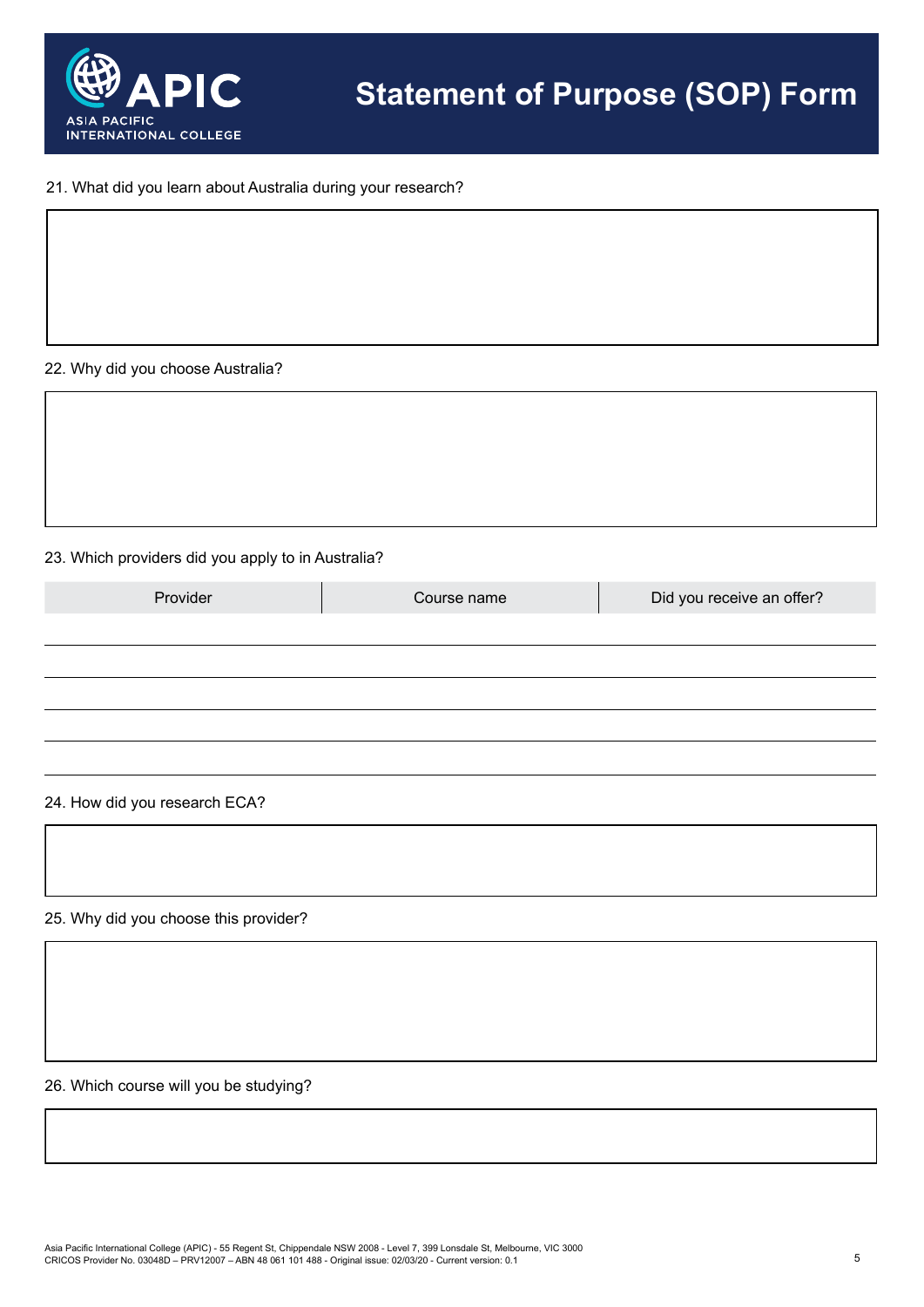

 $\overline{1}$ 

27. Why did you choose this course?

| 28. Which 3 subjects interest you the most?                                                                                    |                     |                   |                                        |                        |      |
|--------------------------------------------------------------------------------------------------------------------------------|---------------------|-------------------|----------------------------------------|------------------------|------|
| Subject name                                                                                                                   |                     |                   | What interests you about this subject? |                        |      |
|                                                                                                                                |                     |                   |                                        |                        |      |
|                                                                                                                                |                     |                   |                                        |                        |      |
| 29. What city will you study in?                                                                                               | Melbourne<br>Sydney |                   |                                        |                        |      |
| 30. Why did you choose this city?                                                                                              |                     |                   |                                        |                        |      |
|                                                                                                                                |                     |                   |                                        |                        |      |
|                                                                                                                                |                     |                   |                                        |                        |      |
| 31. List the family living in Australia and the city the live in. If you do not have any information to provide here, write NA |                     |                   |                                        |                        |      |
| Name                                                                                                                           | Relationship        | City they live in |                                        | What visa are they on? |      |
|                                                                                                                                |                     |                   |                                        |                        |      |
|                                                                                                                                |                     |                   |                                        |                        |      |
|                                                                                                                                |                     |                   |                                        |                        |      |
|                                                                                                                                |                     |                   |                                        |                        |      |
|                                                                                                                                |                     |                   |                                        |                        |      |
| 32. Where will you live while you are studying?                                                                                |                     |                   |                                        |                        |      |
|                                                                                                                                |                     |                   |                                        |                        |      |
| <b>D. VISA HISTORY</b>                                                                                                         |                     |                   |                                        |                        |      |
| 33. Please list your visa history below:                                                                                       |                     |                   |                                        |                        |      |
| Country                                                                                                                        | Visa type           |                   |                                        | Visa status            | Year |
|                                                                                                                                |                     |                   |                                        |                        |      |
|                                                                                                                                |                     |                   |                                        |                        |      |
|                                                                                                                                |                     |                   |                                        |                        |      |
|                                                                                                                                |                     |                   |                                        |                        |      |
|                                                                                                                                |                     |                   |                                        |                        |      |

٦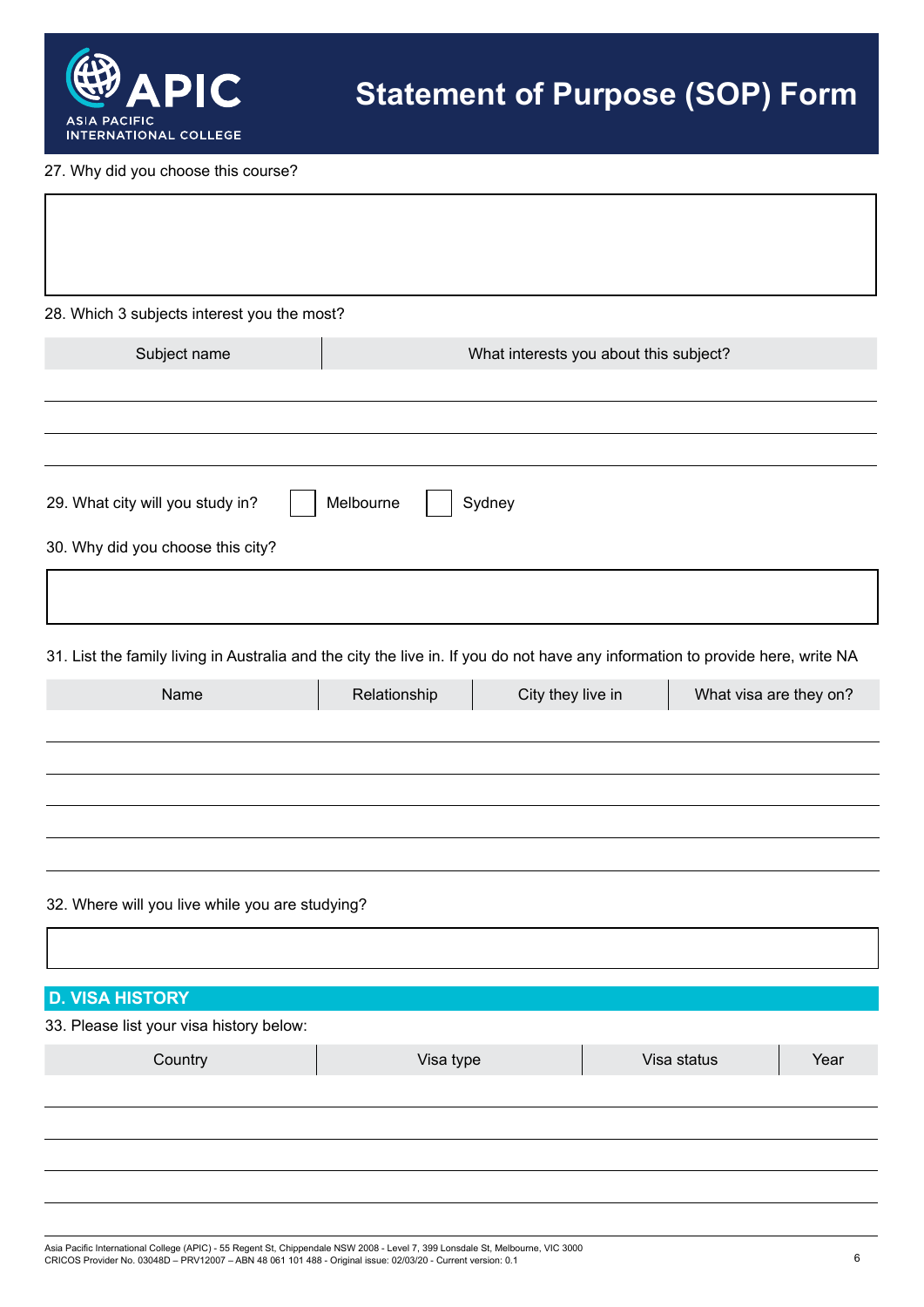

34. If you have a history of visa rejections or non-compliance, please provide information to support why this will not be an issue moving forward.

35. Please list your family visa history below:

|              | -       |           |             |      |
|--------------|---------|-----------|-------------|------|
| Relationship | Country | Visa type | Visa status | Year |
|              |         |           |             |      |
|              |         |           |             |      |
|              |         |           |             |      |
|              |         |           |             |      |
|              |         |           |             |      |
|              |         |           |             |      |

# **E. VALUE OF THE COURSE TO YOUR FUTURE**

36. How does this course fit with your study / employment history?

37. How will this course benefit your future?

38. What will you do when you finish this course?